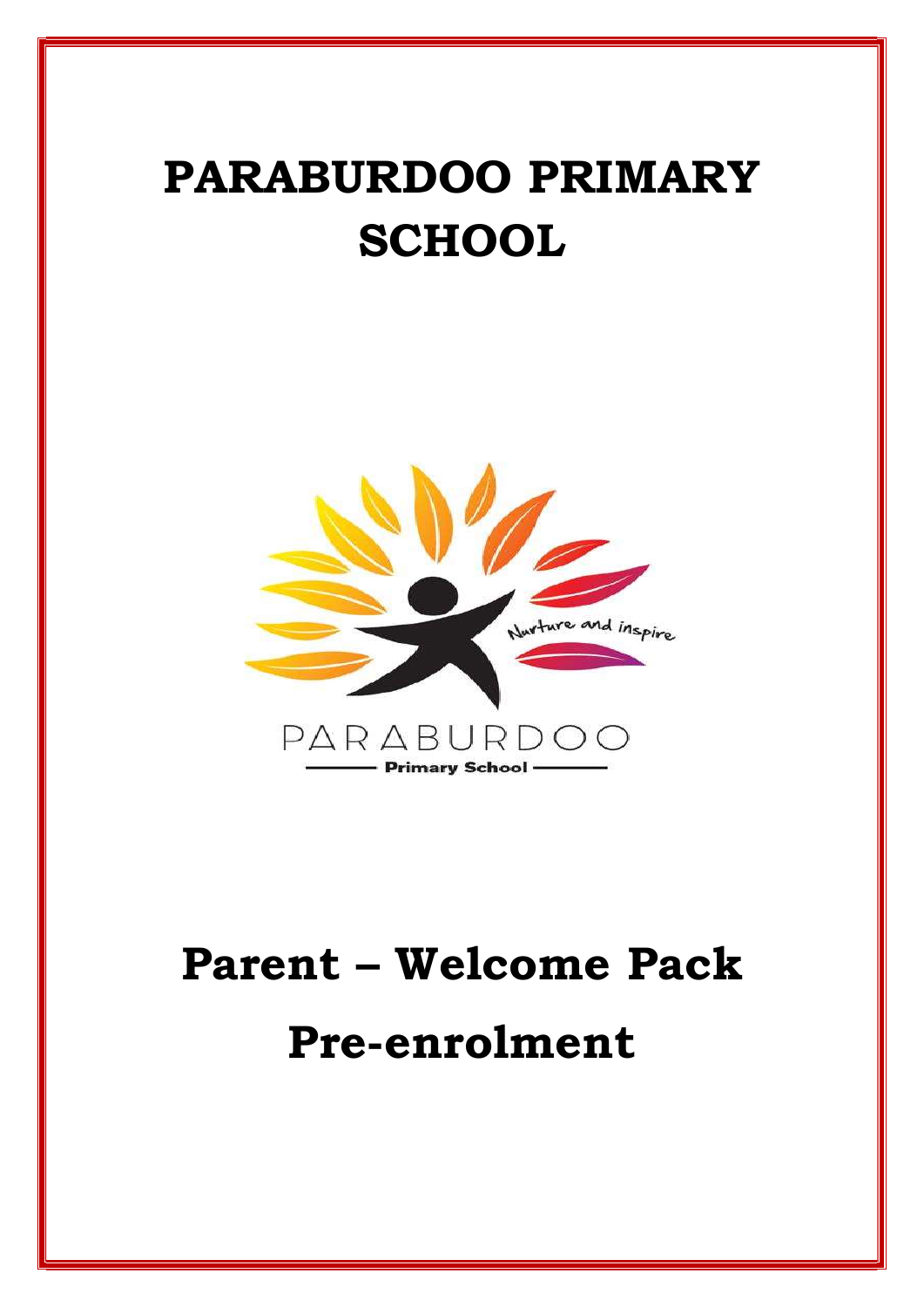# Principal

Mr Bruce Fraser

# Deputy Principal

Ms Caragh Livingstone

# Manager of Corporate Services

Mrs Tracy Jacobs

# School Officer

Mrs Natasha 'Tash' Mettam

# Technical Services Officer

Mrs Clare Passmore

# School Phone & Email

08 5125 4000 www.paraburdoo.ps@education.wa.edu.au

# School Address

De Grey Road, Paraburdoo WA 6754

www.paraburdooprimaryschool.wa.edu.au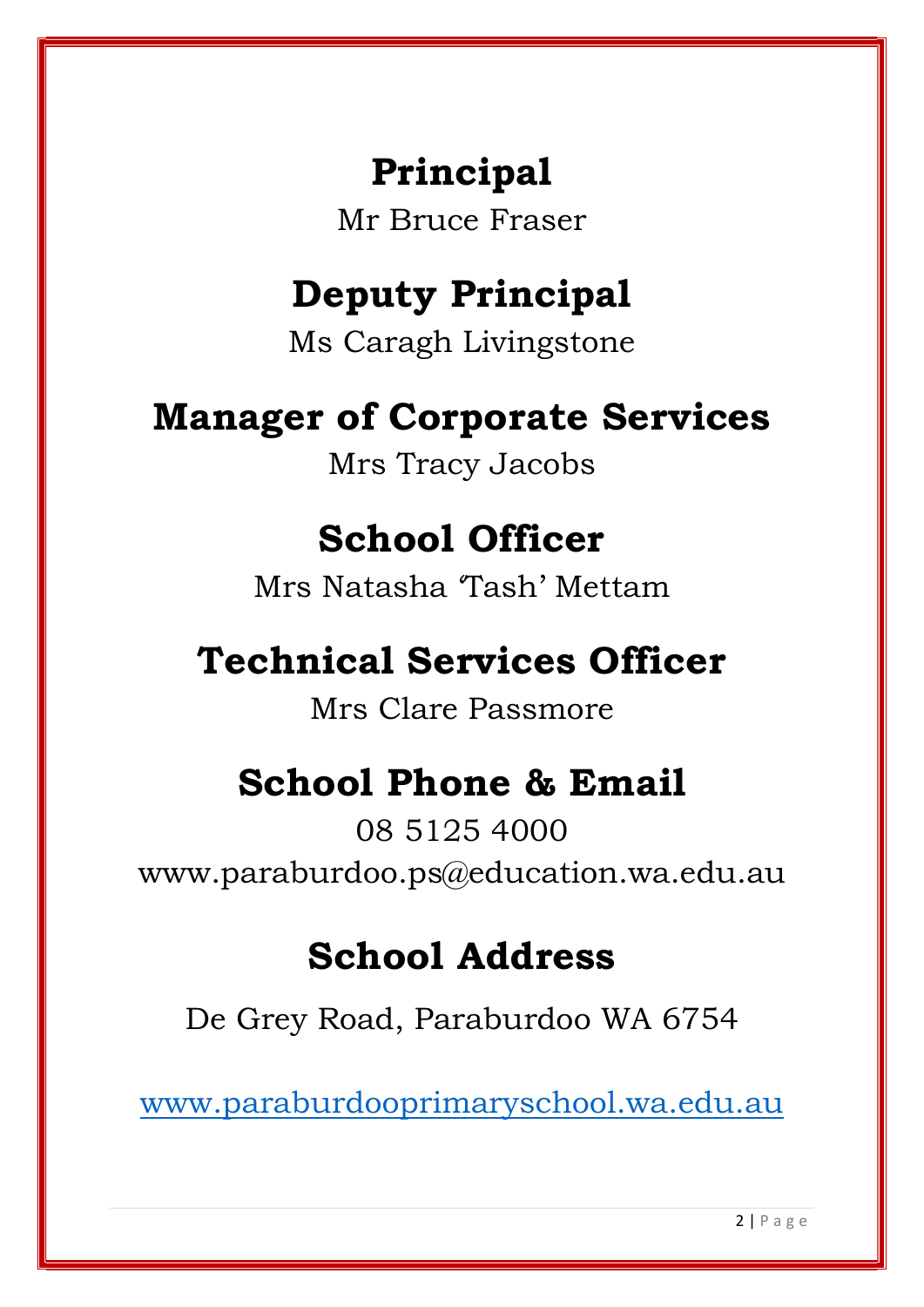# CONTENTS

ADMISSION OF NEW STUDENTS ANNUAL REPORT BEHAVIOUR MANAGEMENT BOOKLISTS **CANTEEN** CLASS STRUCTURES COMMUNITY SERVICES/CLUBS IN PARABURDOO **CONSISTENCY** CoRE/STEM CULTURAL AWARENESS **DOCUMENTATION** DRESS CODE (STUDENTS) DRESS CODE (PARENTS) EDUCATION ASSISTANTS EXTRA-CURRICULAR CLUBS FACEBOOK FACTIONS FINANCES HEALTH AND PASTORAL CARE SERVICES ICT LESSON STRUCTURE LIBRARY **LITERACY** MAP NEWSLETTER NO HAT – PLAY IN THE SHADE NOTES SENT HOME/PARENT COMMUNICATION **NUMERACY** OPERATIONAL PLAN PARENT/COMMUNITY INVOLVEMENT P&C SCHOOL BOARD SCHOOL TIMES SPECIALIST PROGRAMS STRATEGIC PLAN PARENT CONTACT PEAC REGIONAL OFFICE SAER/Differentiation IEPs/GEPs SCHOOL CULTURE – The Paraburdoo Way SCHOOL TIMES SOCIAL MEDIA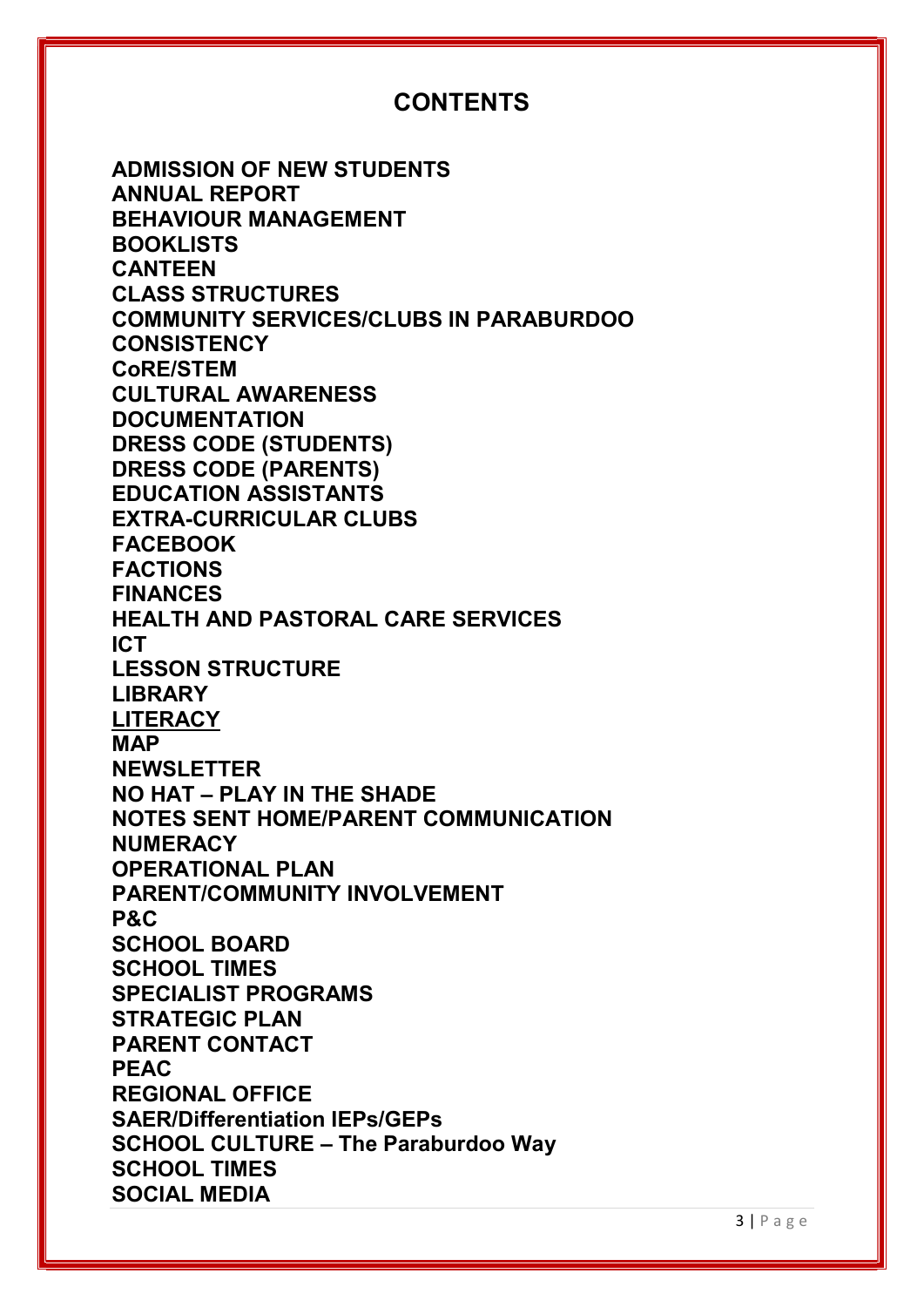# STUDENT LEADERSHIP TRANSFERRING OF STUDENTS VALUES VISITORS TO THE SCHOOL **WEBSITE**

#### APPENDIXES

 SCHOOL MAP Induction Schedule

# From the Principal

B.A.Fraser Bruce Fraser Principal Paraburdoo Primary School | Independent Public School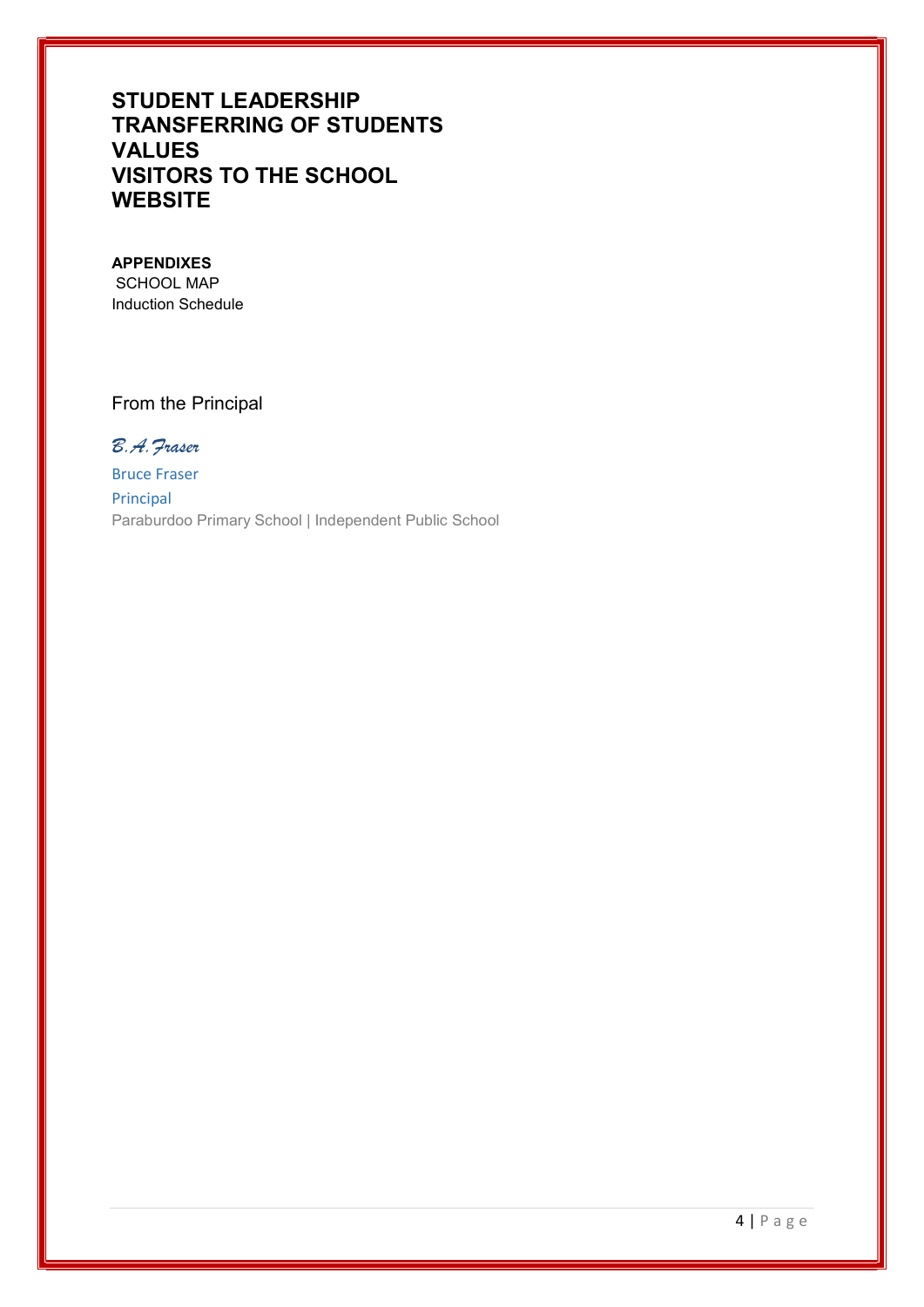# ADMISSION OF NEW STUDENTS

When a child is enrolled:

1. An enrolment pack is provided to parent/guardian for completion.

2. The enrolment pack is returned with additional required documentation i.e. birth certificate & immunisation history.

3. The Principal (or Deputy) will contact the child's previous school to ascertain if there are any support or additional needs.

4. The School Officer in consultation with the Principal will allocate the child to a class and a faction and handle their enrolment.

5. Parents will be notified by the School Officer of the child's class and commencement date (usually within 24 hours).

# ANNUAL REPORT

In March of each year, we publish an Annual Report, outlining the school's performance and events of the previous year. This can be found on 'Schools Online'.

# BEHAVIOUR MANAGEMENT

The Behaviour Management Policy clearly outlines behaviours and expectations of our school. Behaviour management is not about punishment, although there are consequences for actions. The emphasis is on recovering relationships, explicit teaching and correction of behaviours, and redirecting children into a positive learning environment. Remember teachers are the adults; combative conversations or a 'win', approach are ineffective.

Class rewards and consequences can be individualised however all teachers are expected to follow the procedures outlined in the Behaviour Management Policy until administration support or intervention is sought.

There is a demerit points system at this level, which determines a student's level of Good Standing.

Generally, the Deputy Principal will manage most of the office referrals.

The key to good management is classroom engagement, clear expectations and standards, and open communication with parents.

Students who demonstrate ongoing behavioural concerns, despite in class adjustments will require an Individualised Behaviour Plan. Teachers will be supported by the Deputy Principal, School Psychologist and the child's parents in the construction, implementation, and review of these.

# BOOKLISTS

Booklists are available from the front Office. The school will provide students with many of the resources required, particularly those which can be shared. Parents are mostly expected to assist with supply of personalised items.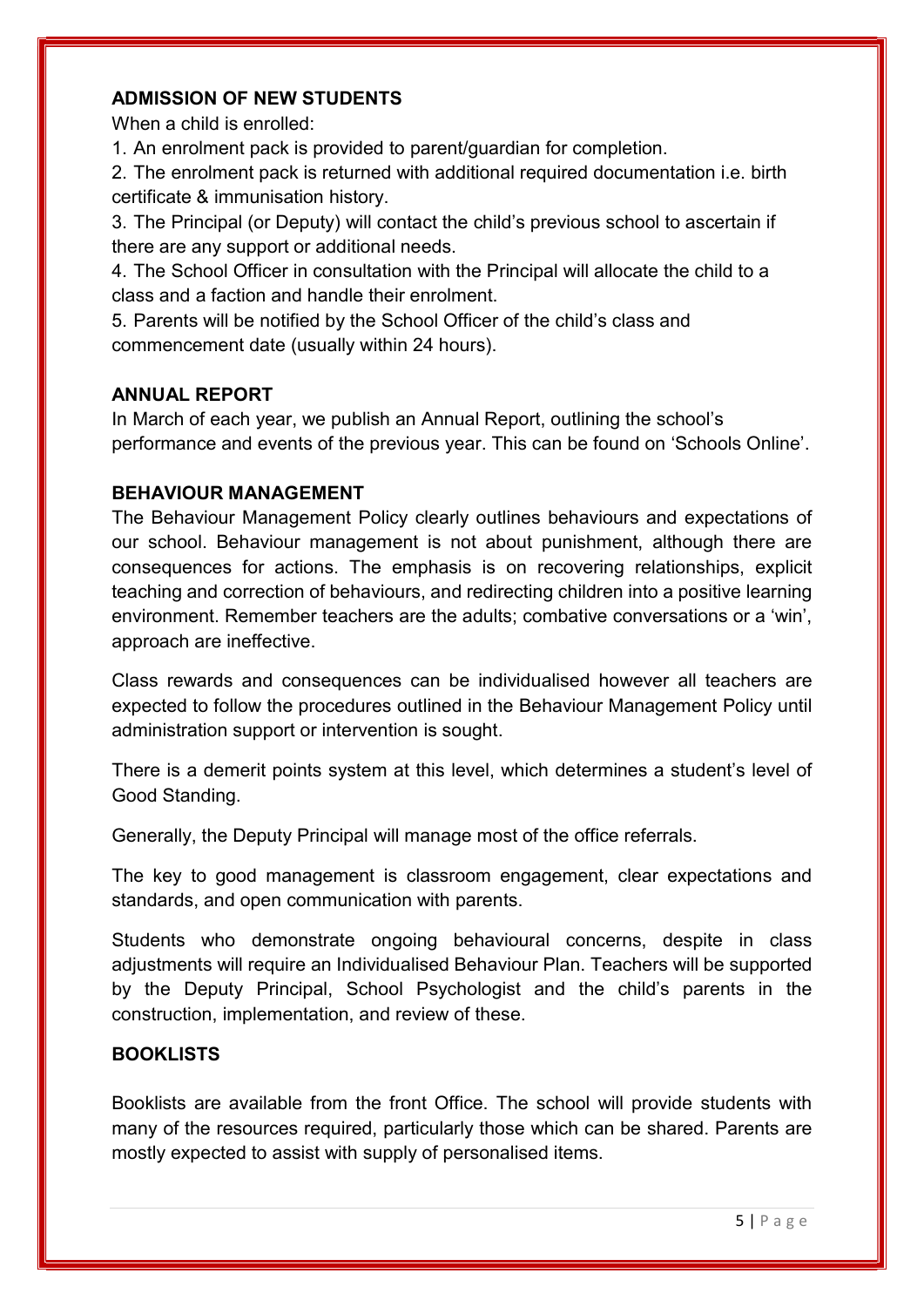## **CANTEEN**

The canteen operates on Wednesday and Thursday of each week, offering recess and lunch choices. The ordering system is undertaken on the 'Flexi-schools' app. The teacher will allocate 2 children to collect the basket from the canteen prior to the lunch breaks. Please note the canteen is NOT open on the last day of term 1-3, and is closed the LAST week of term 4. Other Canteen closures will be notified in advance. A copy of the canteen order form can be obtained from the canteen, school office or on our website.

# CLASS STRUCTURES

Each year the class structures at Paraburdoo PS may not look the same as previously. This is due to where student numbers are situated and in consideration of group or individual's special needs. Paraburdoo PS is very fortunate to be able to structure most classes with numbers lower than most metropolitan schools.

# COMMUNITY SERVICES/CLUBS IN Paraburdoo

Under construction

#### **CONSISTENCY**

Our key driver in all that we do is a consistent approach to school expectations, routines, behaviours and practise.

#### CoRE/STEM

Year 4 – 6 students participate in an integrated Science/Technologies program two afternoons per week. CoRE focuses on both curriculum and real life skills such as collaboration, planning, and approaching challenges. This includes field trips and end of unit displays to the public.

#### CULTURAL AWARENESS

We are on Yinawangka country and acknowledge this in our school gatherings and meetings. We also acknowledge a true history of Australia through our curriculum, and look to raise the profile of significant events in NAIDOC and Harmony weeks.

# DOCUMENTATION – Birth Certificates, Court Orders, Immunisations, Passports,

There is a requirement to provide these documents when enrolling students. The school will only support Court Orders in family matters, and will not respond to parent requests or instructions without legal support. All legal documents will be clarified with the Department of Education's legal advisors.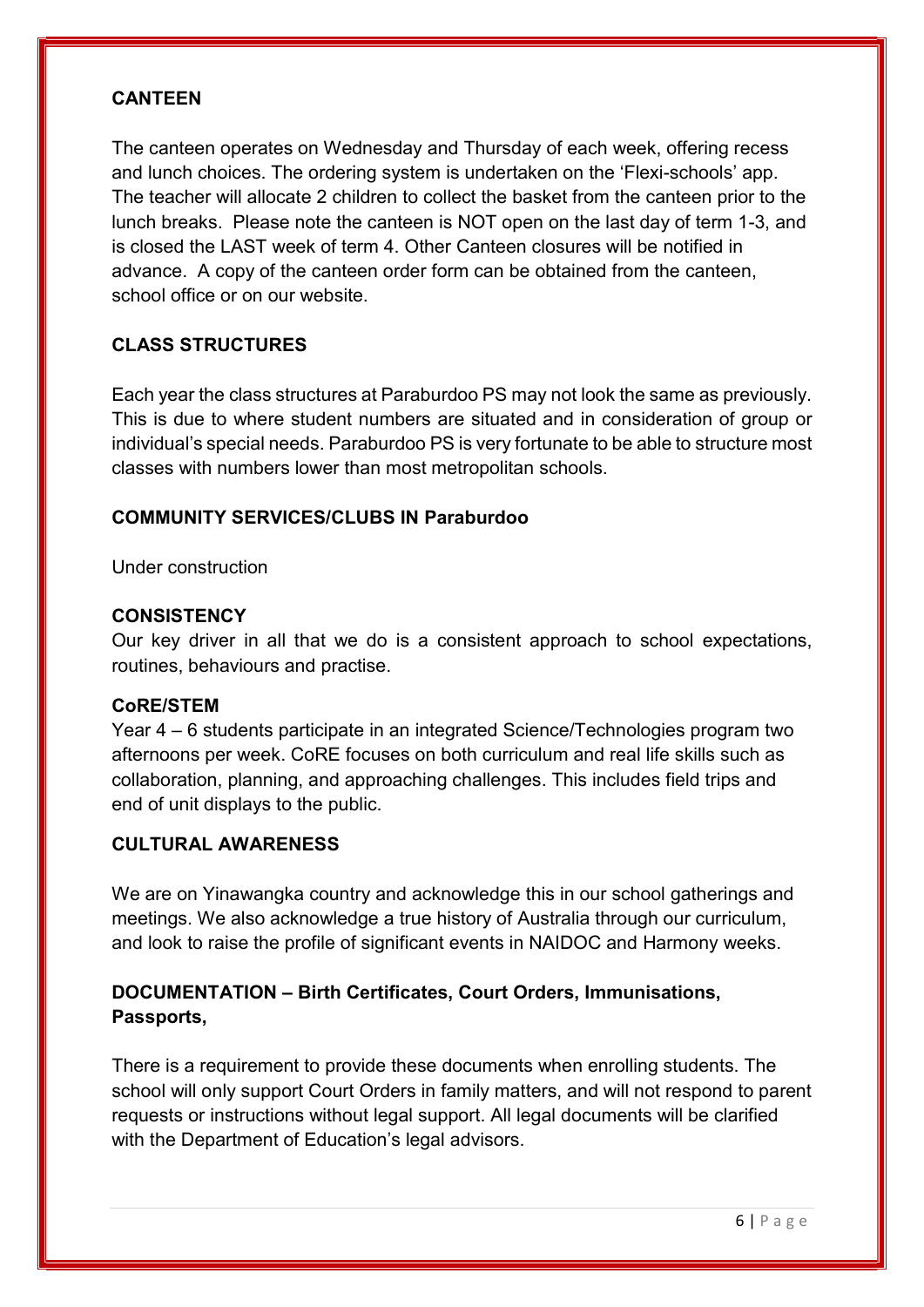# DRESS CODE (STUDENTS)

It is an expectation that all students wear the school uniform. Please refer to the Paraburdoo PS Uniform Policy.

# DRESS CODE (PARENTS)

Parents and visitors on our school site are to consider their attire and whether it is appropriate in a school environment. In particular please consider slogans on clothing.

# EDUCATION ASSISTANTS

EAs are extremely important support to both teachers and students. EAs are allocated to either the Early Years or where a student with a disability is in a class. EAs are not utilised to work solely with any particular child, but to take direction from the teacher in supporting the whole class. Teachers communicate and provide direction to EAs Parents are not to communicate matters about students with EAS, but directly with the classroom teacher.

# EXTRA-CURRICULAR CLUBS

There are extra-curricular activities including before school running clubs, after school choir practise, and lunchtime Lego and Art clubs.

# FACEBOOK

The school uses Facebook as a reminder to parents or to delivery of some short messages. Please do not use Facebook to communicate with the school.

#### FACTIONS

When new enrolments come into the school they are automatically placed into factions by the School Officer and advised during the enrolment process.

# ASHBURTON, FORTESCUE, & ROBE

Children from the same family are kept in the same faction.

#### FINANCES – Contributions and Charges and Booklists

Towards the end of each school year teachers will be asked to consider possible class activities and potential expenses to parents e.g. Camps. Parents are informed of these potential costs and Voluntary Contributions prior to the following school year.

# HEALTH AND PASTORAL CARE SERVICES

#### Health & Well-Being

Staff and student's health and well-being is vital. Health and well-being surveys are conducted yearly and recommendations by a working party put into action.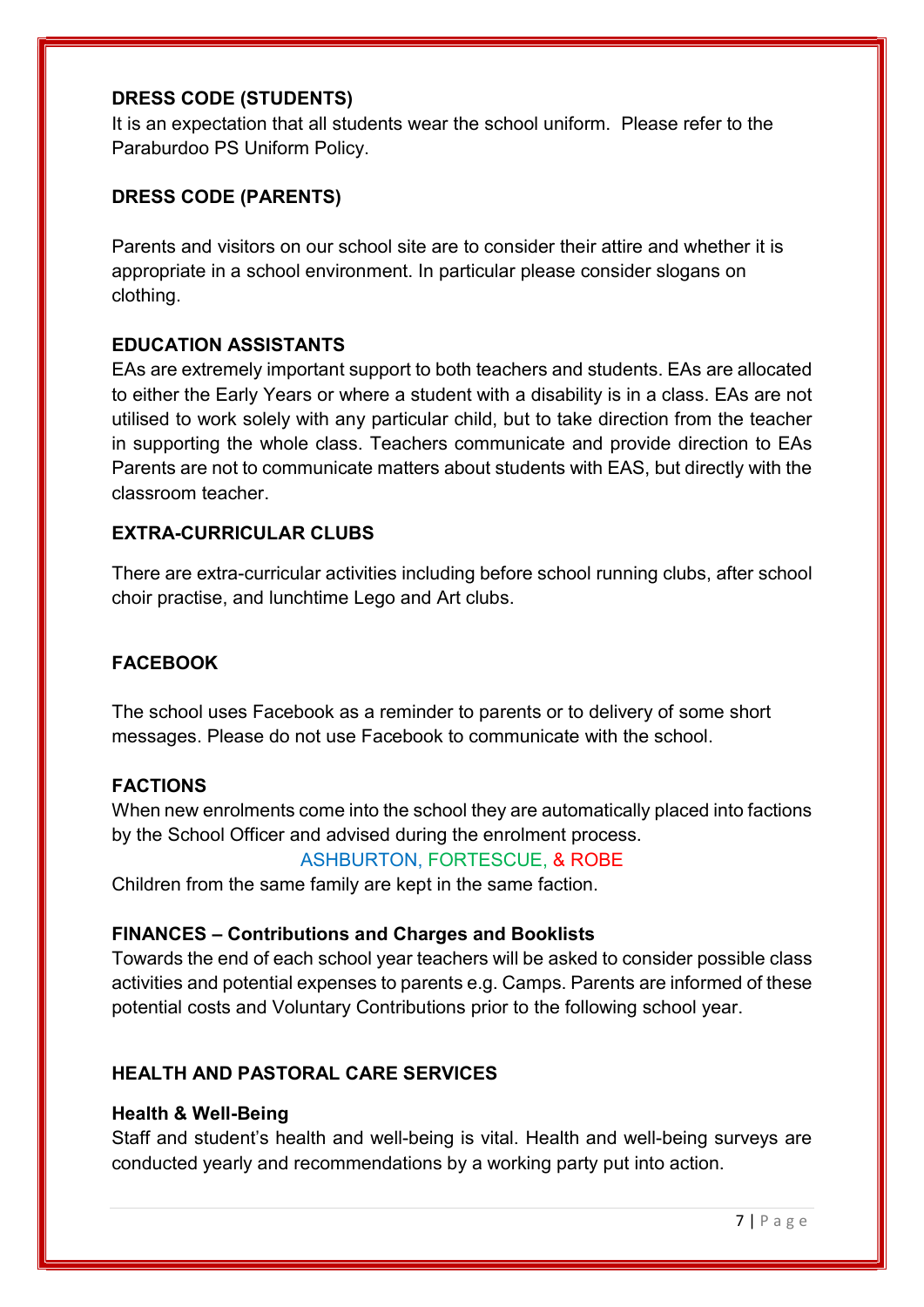There are several health/pastoral care services available to children attending Paraburdoo Primary School including:

- School Psychologist
- Occupational Therapist
- Speech Therapist
- Social Worker
- Physiotherapist
- Department of Child Protection and Family Services (DCPFS)
- Community Child Health Nurse
- Child and Adolescent Mental Health Service (CAMHS)
- Earbus, monthly
- Dental Van, yearly

Parents having their child referred to a health/pastoral care service may be a little confronted and uncomfortable, however the school's prime objective is to find the best method of support for each individual child.

# ICT

The school has 1 to 1 MacBooks for Year 6s and 1 to 2 Ipads for the remainder of the students. All Apps are Department approved, and used to enhance the education of our students.

#### LESSON STRUCTURE

We adhere to the 'Paraburdoo Way' (a particular pedagogical framework) when delivering lessons across all learning areas. All lessons will contain; Review, Learning Intentions, Real World Links, Vocabulary focus, I do, We do, You do, Formative and Summative Assessments, ongoing Feedback and lesson Reflection.

Spelling Mastery has a scripted approach, and both Letters and Sounds and Talk 4 Writing have developed approaches within this Framework.

# LIBRARY

The Library is an expansive learning space, whereby children can access and borrow mainly fiction books. Children who lose Library books will be asked to pay for a replacement.

# **LITERACY**

# Letters and Sounds

Was introduced in 2021 for K-2.

#### Spelling Mastery

Was introduced in 2021 for Years  $4 - 6$ , and will be for  $3 - 6$  in 2022. Students are streamed in to 5 groups across 4 year levels running from 8:10 – 8:30 am Tue-Thur. & 8:30 – 8:50 am Mon.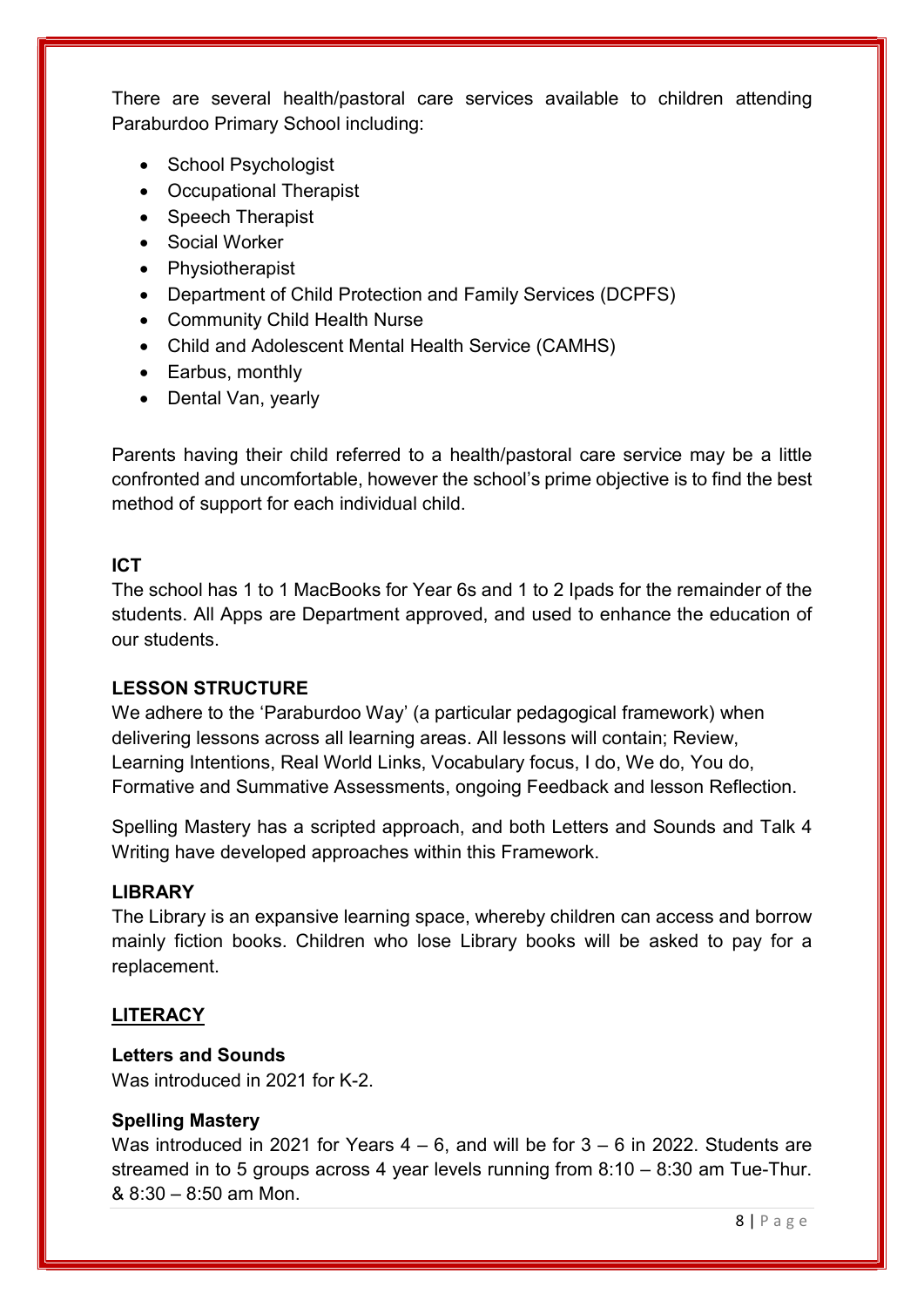# Talk 4 Writing

Commenced in 2020 across the school. Dorinda Truscott is a Network specialist and leads this through coaching, modelling, mentoring and providing resources.

#### **MAP**

Please refer to the school map in appendix.

#### NEWSLETTER

Our newsletter is issued fortnightly. Newsletters are electronic however are made available as a paper copy upon request.

# NO HAT – PLAY IN THE SHADE (UNDER ROOF)

The school has a requirement of children wearing hats whilst playing at all times to protect them from the sun. Broad brim hats must be worn at all times when not under a solid covered area. Spare hats for students can be provided from the office if required for curriculum based activities only and MUST be returned to office once the activity is concluded. If a child does not have a hat they are required to remain out of the sun and play under cover only.

# NOTES SENT HOME/PARENT COMMUNICATION

Many permission or information paperwork will be sent home electronically. Responses can be made electronically also.

#### **NUMERACY**

#### Maths Vocabulary

Paul Swan's My Word Book of maths Vocabulary has been implemented in 2021.

#### Basic Processes

Classes will undertake a variety of means to enhance students' understanding and application of basic processes including multiplication. This may look a little like good old fashioned 'tables', as we believe that whilst understanding is important, simply knowing how to instantly recall basic facts assists with broader learning.

#### Paul Swan Games

These are expected to be utilised in Maths rotations so as to engage children whilst reinforcing taught concepts. Games and other resources are found in the Maths Resource room next to the staffroom.

#### **OPERATIONAL PLAN**

The Operational Plan drives the actions of the school each year. This plan is reflective of the three year Strategic Plan, and following extensive data interrogation and teacher input will be developed before the commencement of the school year. The Operational Plan will also drive the school budget.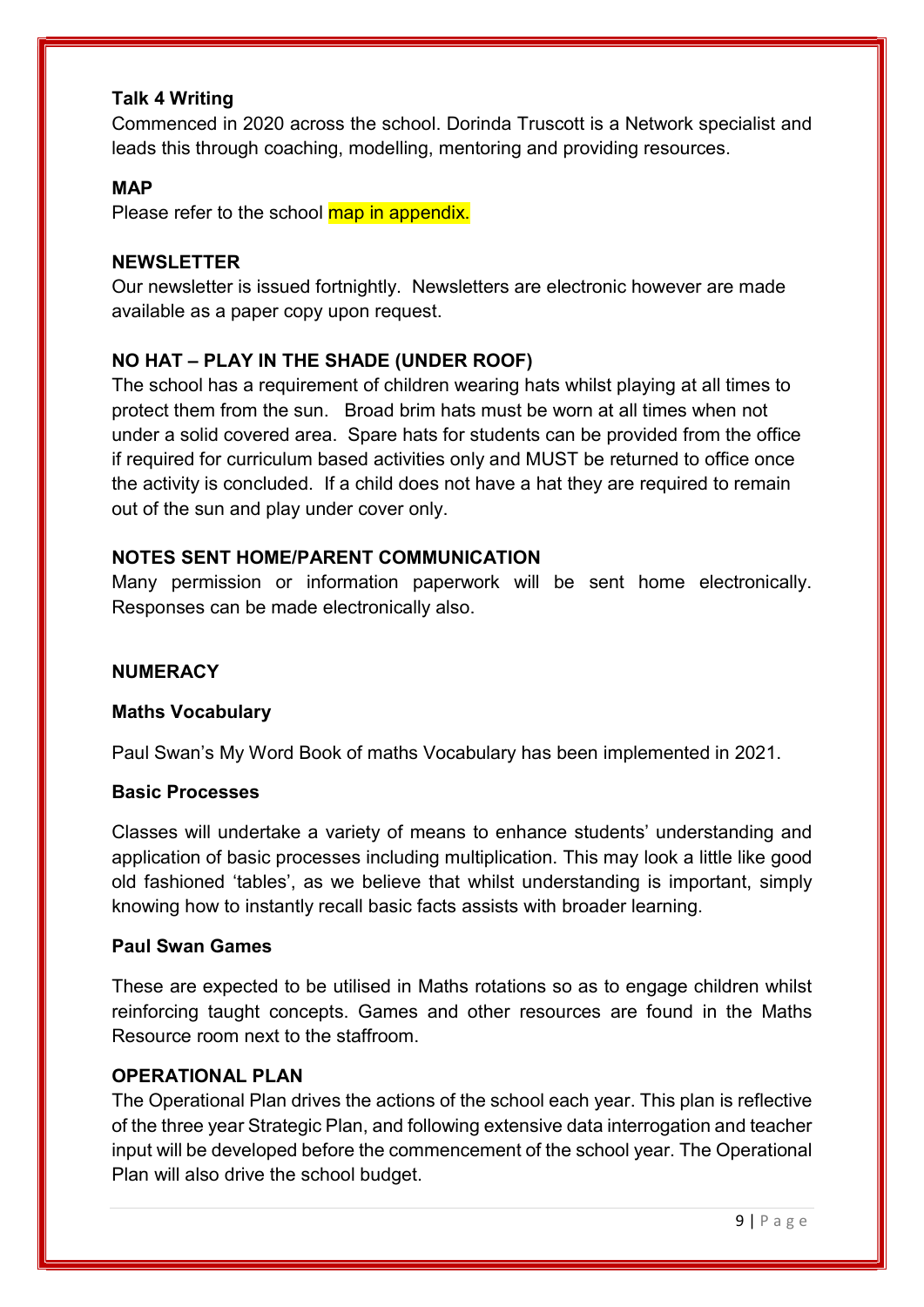# PARENT/COMMUNITY INVOLVEMENT

There are many opportunities for parents to be involved in the school, including; Canteen volunteers, Carnival and Camp support, fundraisers, Home Reading, Graduation events and Presentation Ceremonies, Assemblies, Polly Farmer After School Learning Club, in classes, Assemblies, Excursions, Special Days, School Board, P&C, CoRE and so on…

# P&C

Our Parents and Citizens Association works to support the school in provision of 'extra' resources, and promotes the school/community relationships. The P&C operates the Canteen, and conducts regular, purposeful meetings which are open to all.

# School Board

The School Board is made up of five community/parent members and four staff. The Board meets once or twice per term, and are involved in supporting the school in terms of policy and procedures, ratifying those which are not curriculum related. The Board is also a conduit between the school and community, and may be involved in selecting the Principal.

# SCHOOL TIMES

Students are expected to enter class at 8.00 am, with formal lessons commencing at 8.10 am.

Recess 10.10 – 10.30 am Lunch 12.30 - 1.00 pm The school day for students ends at 2.10 pm

# SPECIALIST PROGRAMS

Our school provides students with specialist teachers in Music, Physical Education, Visual Arts, Dance, and Science. There is also a weekly Mandarin Zoom connection for  $Yr$  3 – 6 classes.

#### STRATEGIC PLAN

Everything our school days and believes is tied to our Strategic Plan 2021 – 2023. This was developed by the School community and is constantly reflected upon by Staff and the School Board.

# PARENT CONTACT

At the beginning of each school year (within the first three weeks) all teachers will hold a class meeting with parents to inform them of expectations and allow you to meet them and answer any queries you may have. Throughout the year teachers may also need to contact you regarding children's behaviour and progress.

Conversations around IEPs and children's learning goals will be regular (may take the form of email communication).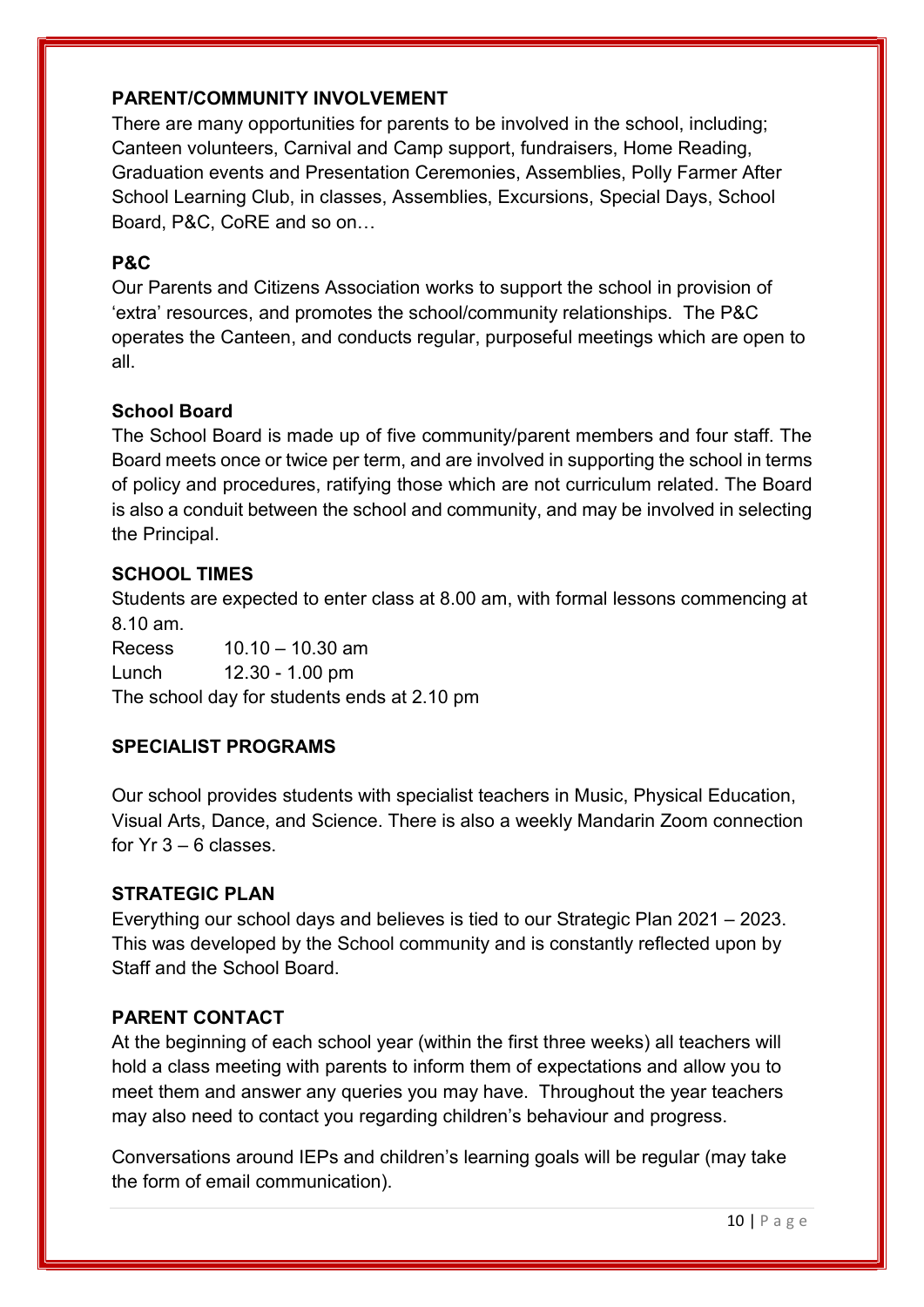Parents are discouraged from 'door stopping'. Conversations around your child's performance or any concerns must be done through an appointment, a set agenda, and a private meeting as negotiated between the teacher and parent.

# PEAC

In the latter part of the year the parents and teachers of children in Year 4 will be contacted regarding the nomination of students to be tested for eligibility to take part in the district's PEAC program. This is designed as an extension program for gifted and talented students. Successful children will be offered the opportunity to attend courses during Years 5 and 6. PEAC is organised on-line.

# REGIONAL OFFICE

We are part of the Pilbara Education Region extending from Port Hedland to Onslow and out to Marble Bar and Jigalong. The Pilbara Regional Office is in Karratha and our current Director of Education is Ms Cheryl Parkin. Many support services and personnel are available through Regional Office including our School Psychologist Traci Boyes who is based in Tom Price.

# SAER/Differentiation IEPs/GEPs

Students have many differing needs and within each group perform at an expanse of levels. Irrespective of the reasons for this, teachers will differentiate their teaching so as to provide success opportunities for all students. Where significant adjustments are required teachers will consult with parents and then create IEPs (Individual Education Plans).

IEPS will be simple including only 1 or two short term achievable goals at a time. This allows you, the parent, and child to focus on small gains, so that when they are achieved, further simple goals can be introduced.

It is expected that parents are engaged with the teacher in implementing these plans.

#### SCHOOL CULTURE – The Paraburdoo Way

- 1. We display a level of professionalism that demonstrates integrity and pride in the way we conduct ourselves.
- 2. The behaviour you walk past is the behaviour you accept.
- 3. All staff, regardless of their role are responsible at ALL times for ALL children.
- 4. Meet deadlines
- 5. Come prepared to Meetings
- 6. Contribute to whole of school initiatives and challenges
- 7. Support each other professionally and personally
- 8. Celebrate
- 9. Consider the impact of your decisions/actions upon all others.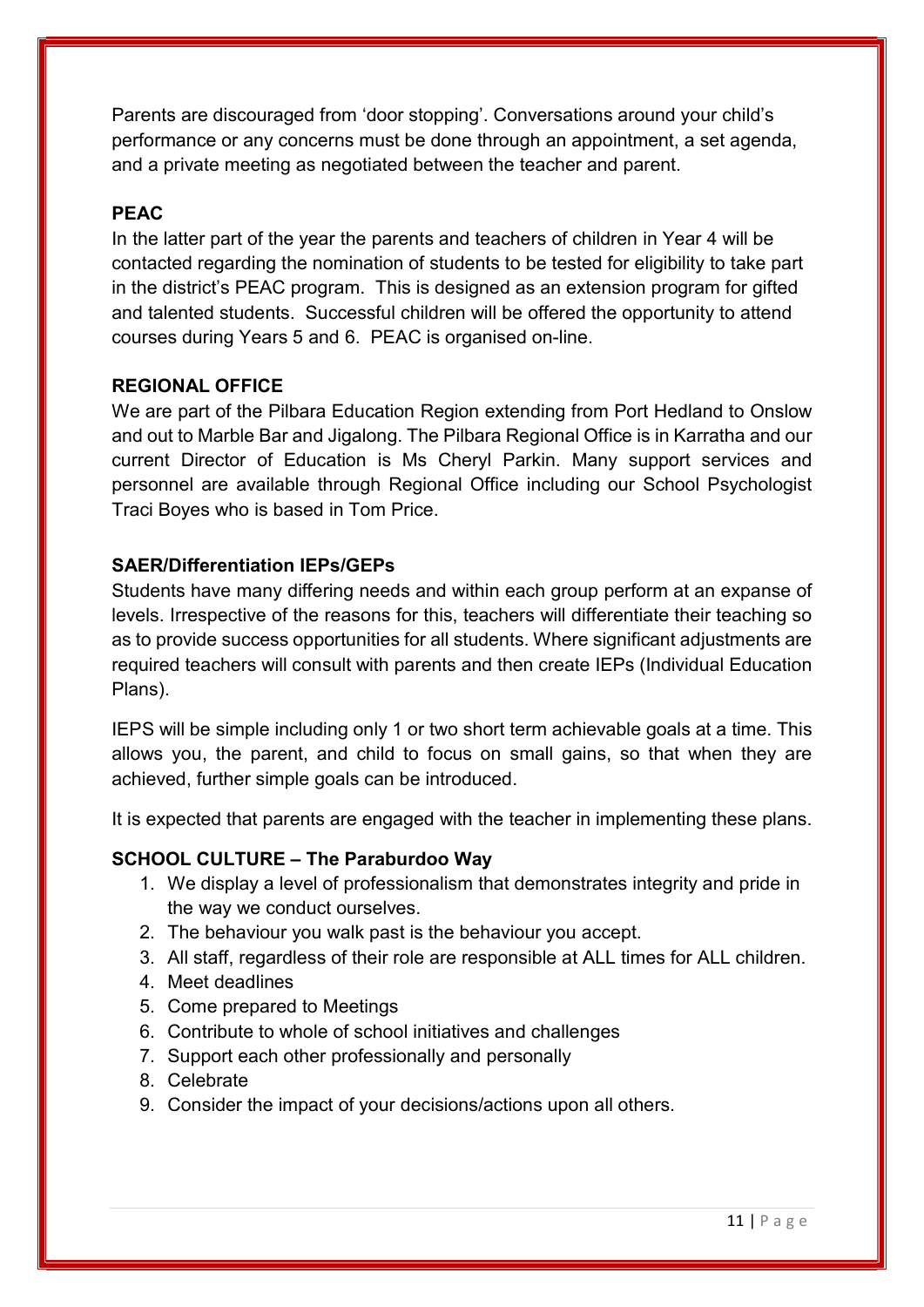#### SCHOOL TIMES

| 7:45 am            | Teachers on site (minimum expectation)          |
|--------------------|-------------------------------------------------|
| $8:00 \text{ am}$  | Students move to classes                        |
| $8:10 \text{ am}$  | <b>Official instruction Session 1 commences</b> |
| $10:10 \text{ am}$ | Recess                                          |
| $10:30$ am         | Session 2 commences                             |
|                    | $12:30 \text{ pm}$ Lunch – eating               |
| 12:40 pm           | Lunch $-$ play time                             |
| $1:00$ pm          | <b>Session 3 commences</b>                      |
| $2:10 \text{ pm}$  | Students finish                                 |
| $2:30$ pm          | Teacher/Staff meetings occur as timetabled      |

The end of recess and lunch is preceded by a warning bell which directs students to prepare themselves and return to class by the second bell.

#### SOCIAL MEDIA

Staff will not respond or comment in relation to any school issue via social media i.e. Facebook etc.

# STUDENT LEADERSHIP

There is a strong focus upon all Year 6 students developing and providing leadership; however a core of students are elected as Councillors (including School Captains x 2) and Faction Captains, and they undertake specific duties. Elections for these positions are held towards the end of Semester 2 for the following year, and end of Semester 1 for Semester 2.

## TRANSFERRING OF STUDENTS

Children who have transferred to our school will be shown to their classroom and introduced to their teacher (the teacher will have been notified at least 24 hours earlier). Their parents will be provided with all relevant school information and a transfer note will be sent to the previous school to obtain personal records, by the School Officer. Children who are transferring from our school will be taken off our system once a transfer note has been received from the new enrolling school, and all information within the student file will be sent to the child's new school.

#### VALUES

5 Keys to Success– Confidence, Getting Along, Organisation, Persistence, Resilience are the core values and key language used across the school. This